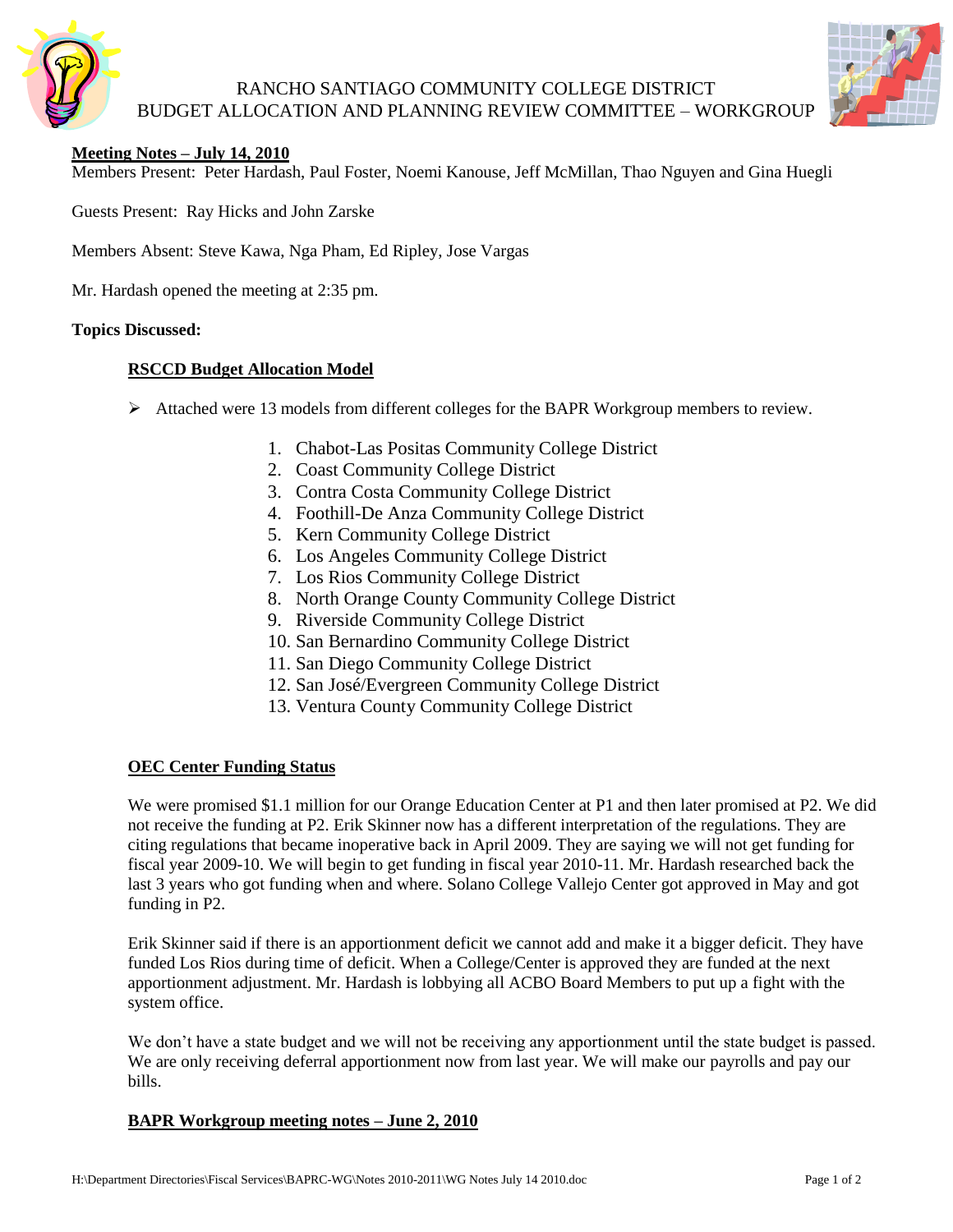## RANCHO SANTIAGO COMMUNITY COLLEGE DISTRICT BUDGET ALLOCATION AND PLANNING REVIEW COMMITTEE – WORKGROUP

## **Other**

- $\triangleright$  The first round of cuts several years ago was with discretionary funds.
- $\triangleright$  The second round of cuts were in fixed and discretionary funds. We understood the imbalance of what would be occurring in discretionary and fixed cost. The discretionary and fixed funds became disproportionate with the defunding of vacant positions, reduction of discretionary and fixed cost and program reductions.
- $\triangleright$  SCC brought up the issue of discretionary funds imbalance and showed that the district had gained approximately \$500,000 at the sacrifice of the two colleges. A spreadsheet was presented showing 2009- 10 Adopted Budget and 2010-11 Tentative Budget. – What actually happened was that 2 adjunct faculty accounts at SAC and SCC were coded with fixed cost and not discretionary cost. The increase in District was the results of the following:
	- 1. There was a one time savings from the Bull System and the TAG committee made decisions to buy media systems for both colleges. The budget was in the fixed account and was moved over to the discretionary equipment account to purchase the system. The budget was rolled over to fiscal year 2010-11 as discretionary fund and that was not supposed to happen. It will need to be reversed.
	- 2. Another item was the Townsend Public Affairs Inc (lobbying company) for Board of Trustees for \$85,000 in the Tentative Budget and would substantially increase for the Adopted Budget.
	- 3. \$10,000 was set up for the Chancellor's Conference account.
- $\triangleright$  In order to redistribute the Discretionary Funds, 16.48% to DO and then distributed to colleges based on FTES production, SAC would lose \$1.9 million, SCC gain \$1.2 million, and DO will get \$.7 million. This distribution is not a representation of the actual budget due to the changes in vacant positions.
- $\triangleright$  Another spreadsheet was presented on the Unrestricted Budget for both Fixed and Discretionary cost comparing the 2009-10 Adopted Budget and the 2010-11 Tentative Budget. It shows that SAC lost \$341,792 and shows that SCC gained \$462,297, DO gained \$372,340. There is \$400,000 that was budgeted for election expense that should be coded as district-wide and not as district account.
- $\triangleright$  We need to look at all retirement and vacant positions that have not been filled in the last 3 years that have distorted the funding formulas to see what funding formula would be fair for all parties.
- $\triangleright$  We need a thoughtful plan to hire back faculty in increments for the next couple of years in order to meet our faculty obligation numbers and in order to appropriately distribute the vacant positions.
- $\triangleright$  We have discussed the possibility of carrying savings over to the next year for each college. The colleges need to define what could be/could not be carry-over.
- Academy programs are a wildcard it could go either way as part of the budget model for total FTES or have a separate allocation similar to apprenticeship. The academies are funded at the credit rate for apportionment.
- $\triangleright$  Apprenticeship is funded at \$5.06/hr. and is a pass-through to the contractors at 85%.
- $\triangleright$  For accreditation purposes, it was proposed starting this fiscal year 2010-11, we would carryover the savings into next year but what is allowed to be carryover will need to be determined.
- $\triangleright$  There is transcript revenue that did not flow through the model and there will be a special request at the BAPR Committee for transcript revenue to be sequestered and for it to not flow through the model.

The meeting was adjourned at 4:00 p.m.

**Upcoming BAPRC Meeting:** Executive Conference Room, DO #114, July 28, 2010, 1:30 – 3:30 p.m.

**Upcoming Work Group Meeting:** Executive Conference Room, DO #114, August 11, 2010, 2:30 – 4:00 p.m.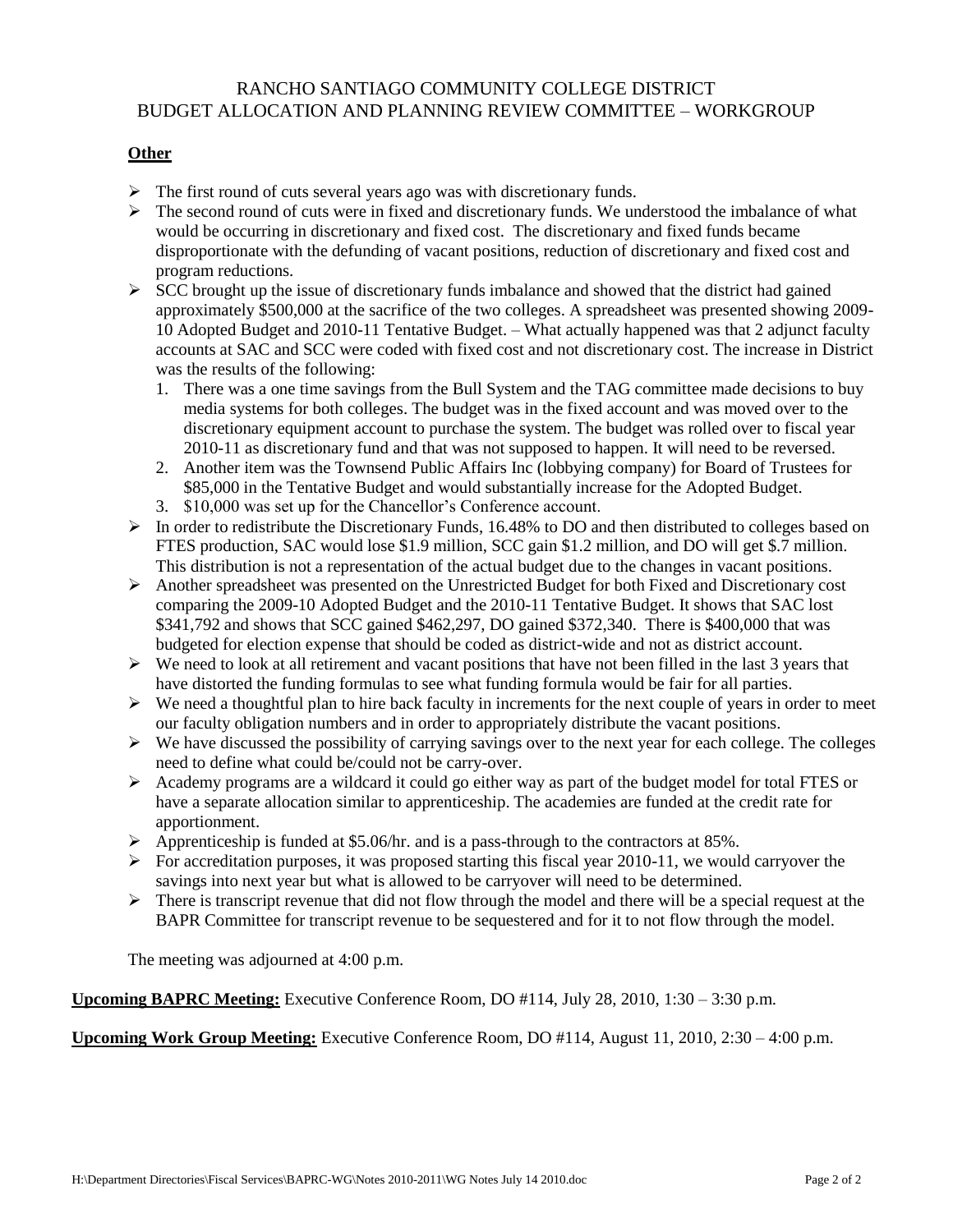# **General Model Guidelines**

- The Budget Allocation Model will be reviewed on an annual basis by the  $1$ Budget Allocation and Planning Review Committee, and the chancellor may authorize adjustments as necessary.
- 2. Adjustments to cost center budgets can be made throughout the year resulting from changes in revenue.
- $3<sub>1</sub>$ The cost centers will have maximum flexibility for budgeting and expenditures within their revenue limits, as long as they operate within the board-approved missions of the district and of the colleges.
- 4. The district reserve level is established by the board of trustees.
- 5. Mandatory obligations (see "Allocation Process" section, no. 2) will be excluded from the cost center revenue distribution.
- 6. For the initial year of implementation, district operations will receive a percentage-based allocation. In each ensuing year, the allocation to district operations will be the prior year's dollar allocation, plus the applicable COLA.
- 7. An FTES target, assuming a level of productivity, will be determined for each college each year.
- 8. FTES-based revenue split between colleges may be adjusted to include factors such as small college equalization and relative cost of programs.
- 9. Revenue will be assigned to each college based on FTES generated by each college. Within the budget year, adjustments to revenue will be formula driven.
- 10. Full-time and on-going classified employees will be assigned to each cost center.
- 11. Salary and benefits increases will be absorbed by the cost centers, resulting in budget adjustments determined at the college level.
- 12. Carryover and/or other one-time money will not be used for hiring on-going part-time or full-time employees.
- 13. The ending balances of the cost centers will affect the following year's allocation. In the event there is a cost savings in any cost center-controlled budget, that savings will accumulate to the cost center in a specially designated account. Savings and cost overruns will be aggregated to this special account. Net cost overruns will be deducted from the cost center's allocation in the following year.